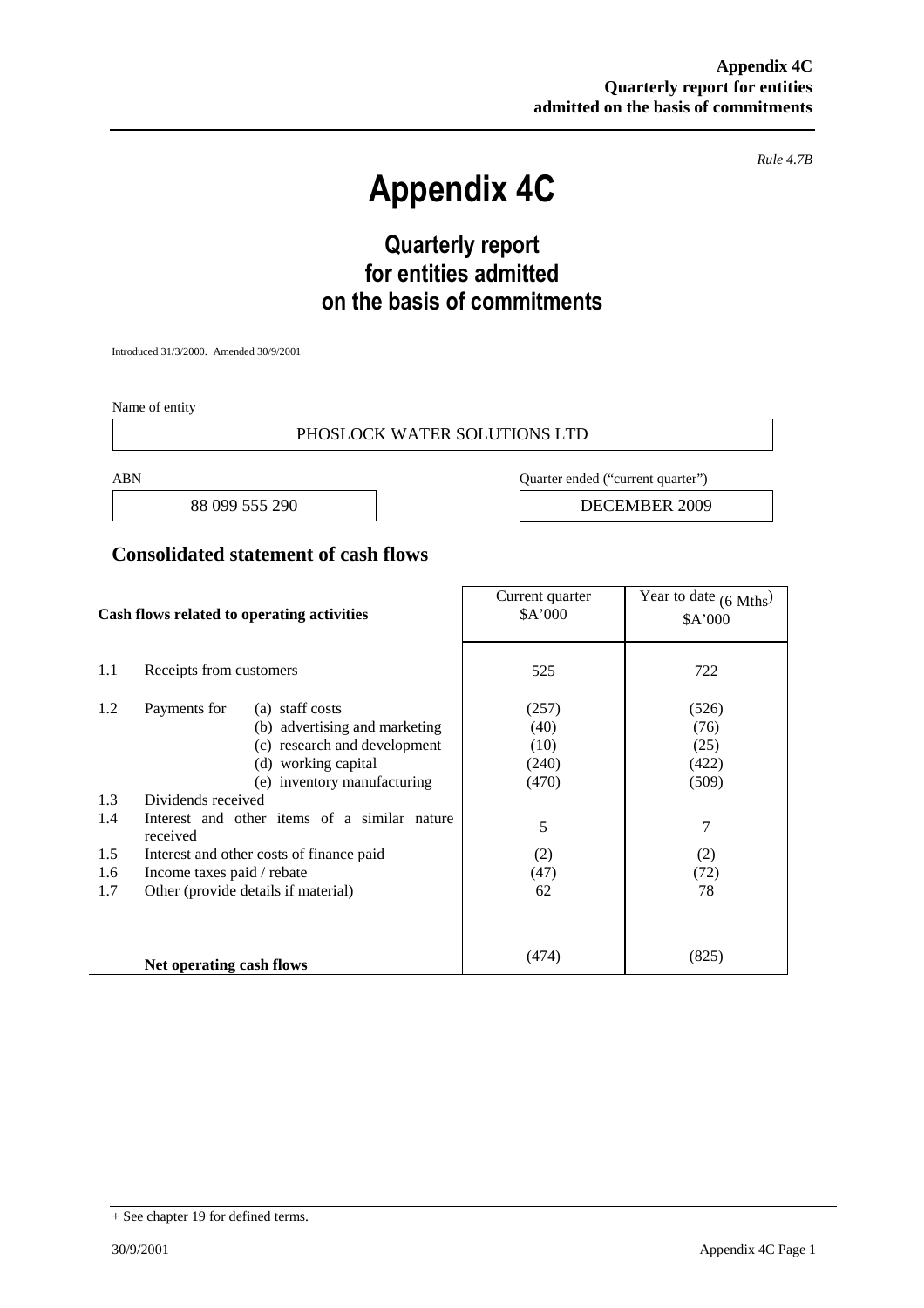|                                      |                                                                                                                                                                                                                                | Current quarter<br>\$A'000 | Year to date (6 Mths)<br>\$A'000 |
|--------------------------------------|--------------------------------------------------------------------------------------------------------------------------------------------------------------------------------------------------------------------------------|----------------------------|----------------------------------|
| 1.8                                  | Net operating cash flows (carried forward)                                                                                                                                                                                     | (474)                      | (825)                            |
| 1.9                                  | Cash flows related to investing activities<br>Payment for acquisition of:<br>(a) businesses (item 5)<br>(b) equity investments<br>(c) intellectual property<br>(d) physical non-current assets<br>(e) other non-current assets | (3)<br>(1)                 | (27)<br>(6)                      |
| 1.10                                 | Proceeds from disposal of:<br>(a) businesses (item 5)<br>(b) equity investments<br>(c) intellectual property<br>(d) physical non-current assets<br>(e) other non-current assets                                                | $\overline{\mathcal{A}}$   | 5                                |
| 1.11<br>1.12<br>1.13                 | Loans to other entities<br>Loans repaid by other entities<br>Other (provide details if material)                                                                                                                               | (10)                       | (10)                             |
|                                      | Net investing cash flows                                                                                                                                                                                                       | (10)                       | (38)                             |
| 1.14                                 | Total operating and investing cash flows                                                                                                                                                                                       | (484)                      | (863)                            |
| 1.15<br>1.16<br>1.17<br>1.18<br>1.19 | Cash flows related to financing activities<br>Proceeds from issues of shares, options, etc.<br>Proceeds from sale of forfeited shares<br>Proceeds from borrowings<br>Repayment of borrowings<br>Dividends paid                 | 241<br>13                  | 1,330<br>13                      |
| 1.20                                 | Other - Capital raising costs                                                                                                                                                                                                  | (19)                       | (31)                             |
|                                      | Net financing cash flows                                                                                                                                                                                                       | 235                        | 1,312                            |
|                                      | Net increase (decrease) in cash held                                                                                                                                                                                           | (249)                      | 449                              |
| 1.21                                 | Cash at beginning of quarter/year to date                                                                                                                                                                                      | 1,216                      | 527                              |
| 1.22<br>1.23                         | Exchange rate adjustments<br>Cash at end of quarter                                                                                                                                                                            | (10)<br>957                | (19)<br>957                      |
|                                      |                                                                                                                                                                                                                                |                            |                                  |

<sup>+</sup> See chapter 19 for defined terms.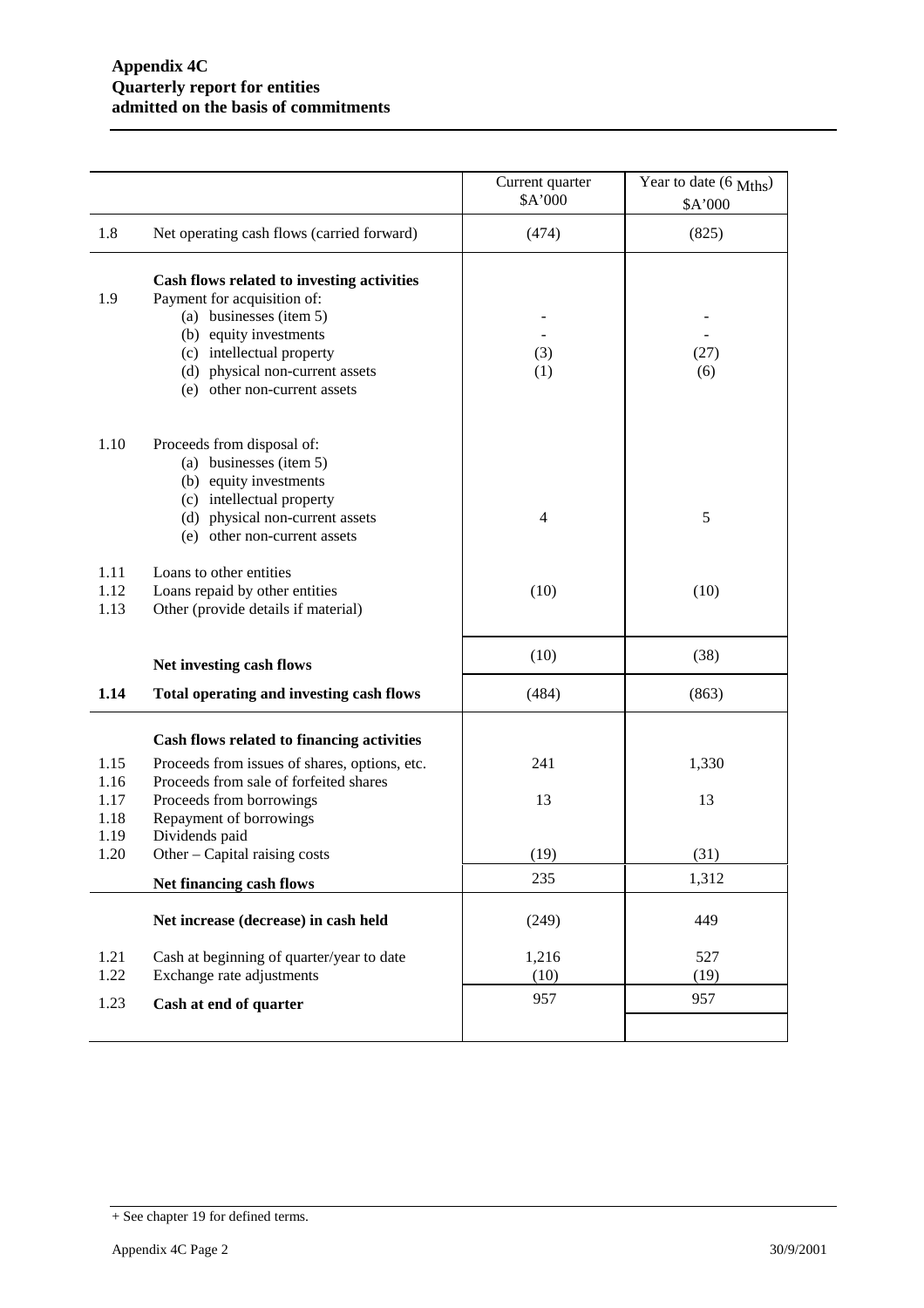## **Payments to directors of the entity and associates of the directors Payments to related entities of the entity and associates of the related entities**

|                |                                                                  | Current quarter<br>\$A'000 |
|----------------|------------------------------------------------------------------|----------------------------|
| 1.24           | Aggregate amount of payments to the parties included in item 1.2 | 100                        |
| 1.25           | Aggregate amount of loans to the parties included in item 1.11   | -                          |
| $\overline{1}$ | .<br>.                                                           |                            |

1.26 Explanation necessary for an understanding of the transactions During the period \$62,500 was paid as Executive Director salaries and \$38,000 paid as Directors fees.

### **Non-cash financing and investing activities**

- 2.1 Details of financing and investing transactions which have had a material effect on consolidated assets and liabilities but did not involve cash flows
- 2.2 Details of outlays made by other entities to establish or increase their share in businesses in which the reporting entity has an interest

### **Financing facilities available**

*Add notes as necessary for an understanding of the position. (See AASB 1026 paragraph 12.2).*

|              |                             | Amount available<br>\$A'000 | Amount used<br>\$A'000 |
|--------------|-----------------------------|-----------------------------|------------------------|
| $\mathbf{R}$ | Loan facilities             | -                           | -                      |
| 32           | Credit standby arrangements |                             | -                      |

<sup>+</sup> See chapter 19 for defined terms.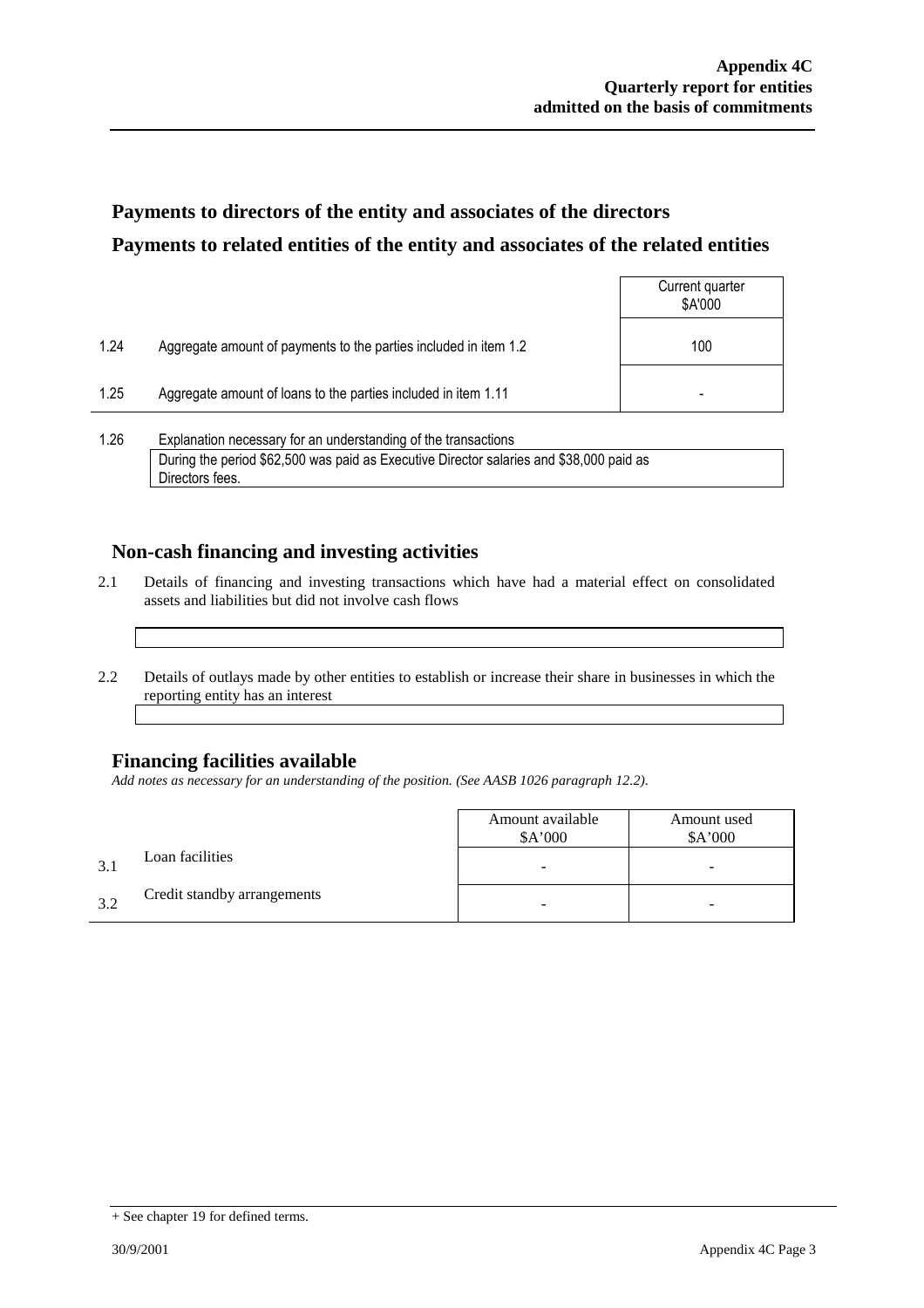### **Reconciliation of cash**

| Reconciliation of cash at the end of the quarter (as<br>shown in the consolidated statement of cash flows) to<br>the related items in the accounts is as follows. |                                                  | Current quarter<br>\$A'000 | Previous quarter<br>\$A'000 |
|-------------------------------------------------------------------------------------------------------------------------------------------------------------------|--------------------------------------------------|----------------------------|-----------------------------|
| 4.1                                                                                                                                                               | Cash on hand and at bank                         | 893                        | 1,151                       |
| 4.2                                                                                                                                                               | Deposits at call                                 |                            |                             |
| 4.3                                                                                                                                                               | Bank overdraft                                   |                            |                             |
| 4.4                                                                                                                                                               | Other $-$ Term deposit                           | 64                         | 65                          |
|                                                                                                                                                                   | <b>Total: cash at end of quarter</b> (item 1.23) | 957                        | 1,216                       |

Acquisitions and disposals of business entities

|     |                                              | Acquisitions<br>$(Item\ 1.9(a))$ | Disposals<br>$(Item\ 1.10(a))$ |
|-----|----------------------------------------------|----------------------------------|--------------------------------|
| 5.1 | Name of entity                               |                                  |                                |
| 5.2 | Place of incorporation<br>or registration    |                                  |                                |
| 5.3 | Consideration for<br>acquisition or disposal |                                  |                                |
| 5.4 | Total net assets                             |                                  |                                |
| 5.5 | Nature of business                           |                                  |                                |
|     |                                              |                                  |                                |

<sup>+</sup> See chapter 19 for defined terms.